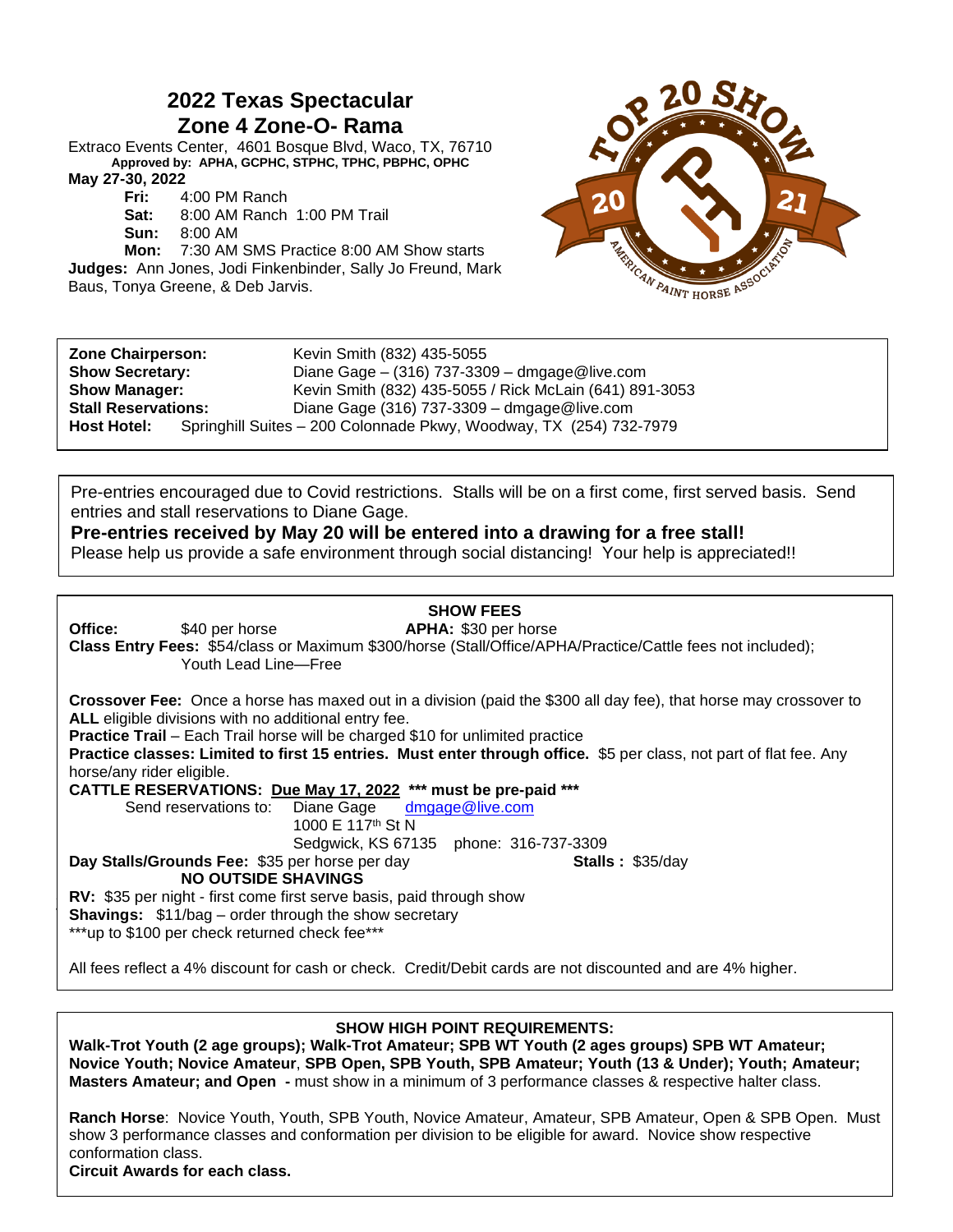|                      | .<br>ш,                                |
|----------------------|----------------------------------------|
| 1                    | Ranch Cow Work                         |
| $\overline{c}$       | SPB Ranch Cow Work                     |
| 3                    | <b>Amateur Ranch Cow Work</b>          |
| $\overline{4}$       | SPB Am Ranch Cow Work                  |
| 5                    | Nov. Am Ranch Cow Work                 |
| 6                    | Youth Ranch Cow Work                   |
| 7                    | SPB Yth R Cow Work                     |
| 8                    | Nov. Yth Ranch Cow Work                |
| 9                    | <b>Ranch Rail Pleasure</b>             |
| 10                   | <b>SPB Ranch Rail Pleasure</b>         |
| 11                   | Am. Ranch Rail Pleas                   |
| 12                   | SPB Am Ranch Rail Pl                   |
| 13                   | Nov. Yth R. Rail Pleasure              |
| 14                   | Yth Ranch Rail Pleasure                |
| 15                   | SPB Youth R. Rail Please               |
| 16                   | Nov. Am Ranch Rail Pleas               |
| 17                   | Ranch Reining                          |
| 18                   | <b>SPB Ranch Reining</b>               |
| 19                   | Am Ranch Reining                       |
| 20                   | SPB Am Ranch Rein                      |
| 21                   | Nov Am Ranch Reining                   |
| 22                   | Y Ranch Reining                        |
| 23                   | SPB Yth R. Reining                     |
|                      |                                        |
| 24                   | Nov. Youth R. Reining                  |
|                      | Sat, 8 am North Arena                  |
| 25                   | Ranch Trail                            |
| 26                   | <b>Ranch Pleasure</b>                  |
| 27                   | <b>SPB Ranch Trail</b>                 |
| 28                   | <b>SPB Ranch Pleasure</b>              |
| 29                   | Am Ranch Trail                         |
| 30                   | Am Ranch Pleasure                      |
| 31                   | <b>SPB Am Ranch Trail</b>              |
| 32                   | SPB Am Ranch Pl                        |
| 33                   | Nov. Am Ranch Trail                    |
| 34                   | Nov. Am Ranch Pleasure                 |
| 35                   | Youth Ranch Trail                      |
| 36                   | Youth Ranch Pleasure                   |
| 37                   | <b>SPB Youth Ranch Trail</b>           |
| 38                   | SPB Yth Ranch Pleasure                 |
| 39                   | Nov. Youth Ranch Trail                 |
|                      | Nov. Yth Ranch Pleas.                  |
|                      | Ranch Riding                           |
|                      | SPB Ranch Riding                       |
| 40<br>41<br>42<br>43 | Am Ranch Riding                        |
| 44                   | SPB Am Ranch Riding                    |
| 45                   | Nov Am Ranch Riding                    |
| 46<br>47             | Y Ranch Riding<br>SPB Yth Ranch Riding |

|    | Friday, 4:30 PM, Extraco       |      | Saturday, cont'd                 |         | Sunday, 8 AM, Extraco           |
|----|--------------------------------|------|----------------------------------|---------|---------------------------------|
| 1  | <b>Ranch Cow Work</b>          | 48   | Nov. Youth Ranch Riding          | 97      | Am Performance Geldings         |
| 2  | <b>SPB Ranch Cow Work</b>      | 49   | Open Ranch Conformation          | 98/9    | Grand/Res Am Geldings           |
| 3  | <b>Amateur Ranch Cow Work</b>  | 50   | <b>SPB R Conformation</b>        | 100     | <b>Yearling Geldings</b>        |
| 4  | SPB Am Ranch Cow Work          | 51   | Am Ranch Conformation            | 101     | 2 Yr Old Geldings               |
| 5  | Nov. Am Ranch Cow Work         | 52   | SPB Am R Conformation            | 102     | 3 Yr Old Geldings               |
| 6  | <b>Youth Ranch Cow Work</b>    | 53   | Youth Ranch Conformation         | 103     | <b>Aged Geldings</b>            |
| 7  | SPB Yth R Cow Work             | 54   | SPB Youth R Conformation         | 104     | Performance Geldings            |
| 8  | Nov. Yth Ranch Cow Work        |      | Extraco, not before 1 pm         | 105/6   | <b>Grand/Res Geldings</b>       |
| 9  | <b>Ranch Rail Pleasure</b>     | 55   | <b>Senior Trail</b>              | 107     | Youth SPB Mares                 |
| 10 | <b>SPB Ranch Rail Pleasure</b> | 56   | <b>SPB Trail</b>                 | 108     | Am SPB Mares                    |
| 11 | Am. Ranch Rail Pleas           | 57   | <b>Junior Trail</b>              | 109     | SPB Mares all age               |
| 12 | SPB Am Ranch Rail Pl           | 58   | <b>Green Trail</b>               | 110     | <b>SPB Performance Mares</b>    |
| 13 | Nov. Yth R. Rail Pleasure      | 59   | SPB Am In Hand Trail             | 111/2   | <b>Grand/Res SPB Mares</b>      |
| 14 | <b>Yth Ranch Rail Pleasure</b> | 60   | <b>SPB In Hand Trail</b>         | 112     | Am Junior Mares 2&U             |
| 15 | SPB Youth R. Rail Please       | 61   | Am In Hand Trail                 | 114     | Am Senior Mares 3+              |
| 16 | Nov. Am Ranch Rail Pleas       | 62   | Yearling In Hand Trail           | 115     | Am Peformance Mares             |
| 17 | Ranch Reining                  | 63   | Y. WT Trail 5-10                 | 116/7   | Grand/Res Am Mares              |
| 18 | <b>SPB Ranch Reining</b>       | 64   | SPB Y WT Trail 5-10              | 118     | <b>Yearling Mares</b>           |
| 19 | Am Ranch Reining               | 65   | Y WT Trail 11-18                 | 119     | 2 Yr Old Mares                  |
| 20 | SPB Am Ranch Rein              | 66   | SPB Y WT Trail 11-18             | 120     | 3 Yr Old Mares                  |
| 21 | Nov Am Ranch Reining           | 67   | Amateur WT Trail                 | 121     | <b>Aged Mares</b>               |
| 22 | Y Ranch Reining                | 68   | SPB Am WT Trail                  | 122     | <b>Performance Mares</b>        |
| 23 | SPB Yth R. Reining             | 69   | Nov Youth Trail                  | 123/4   | <b>Grand/Res Mares</b>          |
| 24 | Nov. Youth R. Reining          | 70   | Nov Am Trail                     | 125     | Youth Mares (All Ages)          |
|    | Sat, 8 am North Arena          | 71   | <b>SPB Youth Trail</b>           | 126     | <b>Youth Performance Mares</b>  |
| 25 | Ranch Trail                    | 72   | Youth Trail 13 & under           | 127/8   | Youth Gr & Res Mare             |
| 26 | Ranch Pleasure                 | 73   | Youth Trail all age              | 129     | Youth Geldings all ages         |
| 27 | <b>SPB Ranch Trail</b>         | 74   | <b>Amateur Trail</b>             | 130     | <b>Yth Performance Geldings</b> |
| 28 | <b>SPB Ranch Pleasure</b>      | 75   | <b>SPB Amateur Trail</b>         | 131/2   | Youth Gr/Res Geldings           |
| 29 | Am Ranch Trail                 | 76   | Masters Am Trail                 | 133     | Youth Overo Color               |
| 30 | Am Ranch Pleasure              |      | Sunday, 8 AM, Extraco            | 134     | Overo Color                     |
| 31 | <b>SPB Am Ranch Trail</b>      | 77   | Am SPB Stallions                 | 135     | Amateur Overo Color             |
| 32 | SPB Am Ranch Pl                | 78   | SPB Stallions all age            | 136     | <b>Youth Tobiano Color</b>      |
| 33 | Nov. Am Ranch Trail            | 79   | <b>SPB Performance Stallions</b> | 137     | <b>Tobiano Color</b>            |
| 34 | Nov. Am Ranch Pleasure         | 80/1 | <b>Grand/Res SPB Stallions</b>   | 138     | Amateur Tobiano Color           |
| 35 | Youth Ranch Trail              | 82   | <b>Yearling Stallions</b>        |         | <b>BREAK</b>                    |
| 36 | Youth Ranch Pleasure           | 83   | 2 Yr Old Stallions               | 139     | SPB Am Longe Line               |
| 37 | <b>SPB Youth Ranch Trail</b>   | 84   | 3 Yr Old Stallions               | 140     | SPB Yearling Longe Line         |
| 38 | SPB Yth Ranch Pleasure         | 85   | <b>Aged Stallions</b>            | 141     | Am Longe Line                   |
| 39 | Nov. Youth Ranch Trail         | 86   | <b>Performance Stallions</b>     | 142     | Yearling Longe Line             |
| 40 | Nov. Yth Ranch Pleas.          | 87/8 | <b>Grand/Res Stallions</b>       | 143     | Practice Horsemanship           |
| 41 | Ranch Riding                   | 89   | Youth SPB Geldings               | 144     | Youth Lead Line (3-8yr)         |
| 42 | SPB Ranch Riding               | 90   | Am SPB Geldings                  | 145     | Green Western PI                |
| 43 | Am Ranch Riding                | 91   | SPB Geldings All Age             | 146     | Am WT SPB Hrsmshp               |
| 44 | SPB Am Ranch Riding            | 92   | <b>SPB Perfomance Geldings</b>   | 147     | Am WT Hrsmshp                   |
| 45 | Nov Am Ranch Riding            | 93/4 | <b>Grand/Res SPB Geldings</b>    | 148     | Y WT SPB Hrsmnshp11-18          |
| 46 | Y Ranch Riding                 | 95   | Am Junior Geldings 2&u           | 149     | Y WT Horsmanship11-18           |
| 17 | <b>CDR Vth Danch Diding</b>    | QG.  | Am Sonior Coldings 3+            | $150 -$ | V MT SDR Hrmchn 5-10            |

96 Am Senior Geldings 3+ 150 Y WT SPB Hrmshp 5-10